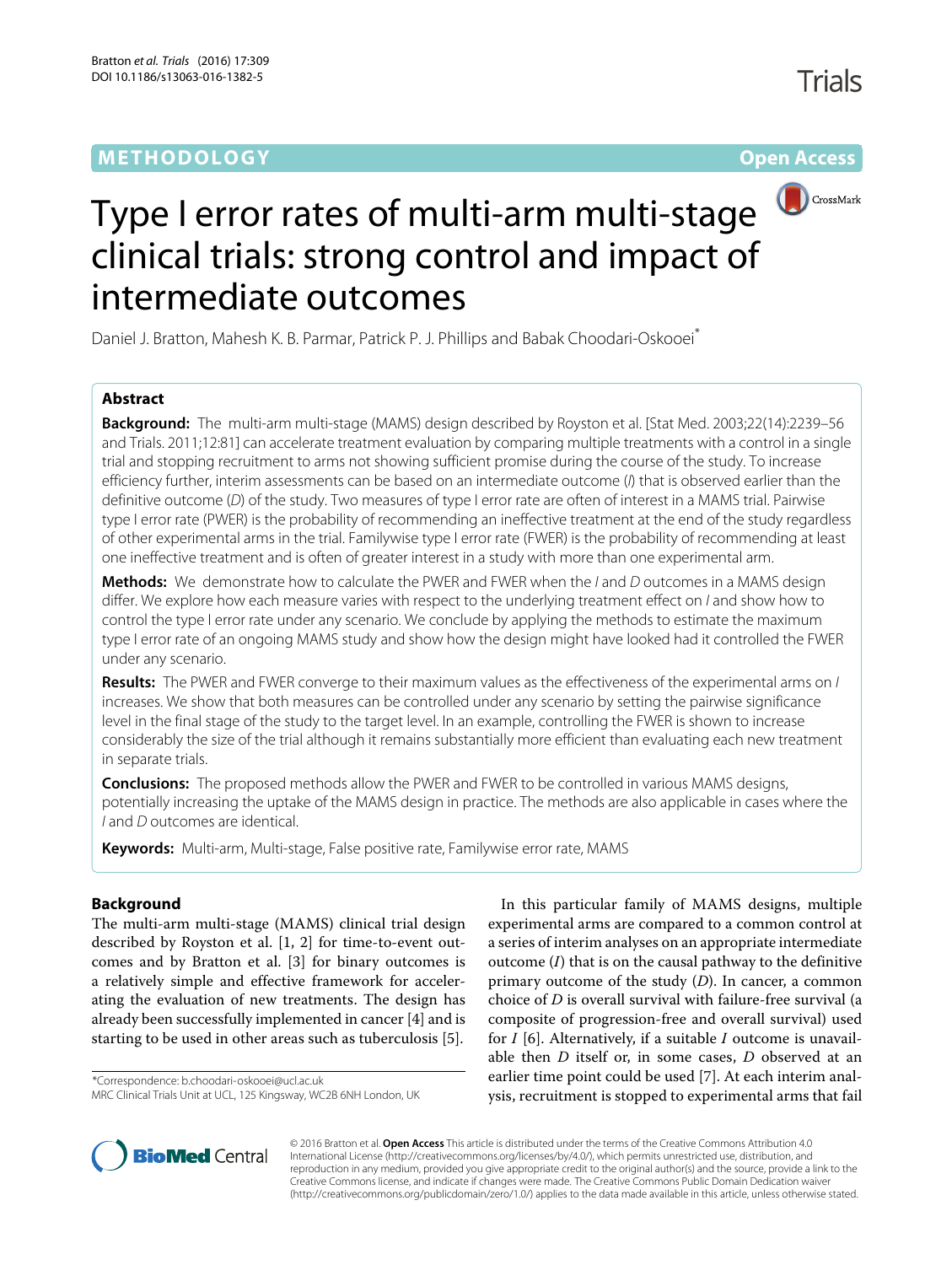to show a predetermined minimum level of benefit over the control on *I*. Recruitment continues to the next stage of the study to all remaining experimental arms and the control. Experimental arms that pass all interim analyses continue to the final stage of the study at the end of which they are compared to the control on *D*.

Two useful measures of type I error rate in a MAMS trial are the pairwise (PWER) and familywise (FWER) type I error rates. The PWER is the probability of incorrectly rejecting the null hypothesis for *D* for a particular experimental arm at the end of the study regardless of other experimental arms in the study. In contrast, the FWER is the probability of incorrectly rejecting the null hypothesis for *D* for at least one experimental arm in a multi-arm study and gives the type I error rate for the trial as a whole. Royston et al. [\[2\]](#page-6-1) provide a calculation for the PWER; however, it is made under the assumption that the null hypotheses for *I* and *D* for a particular experimental arm are true. In practice, a treatment that is ineffective on *D* may have an effect on *I* different from that under the null hypothesis and we show how this affects the PWER. In particular, the PWER can often be higher than the value calculated by the method of Royston et al. [\[2\]](#page-6-1) and so we show how to determine and control its maximum value.

In a MAMS trial with more than one experimental arm, controlling the FWER rather than the PWER might be more appropriate particularly if the trial is confirmatory [\[8\]](#page-6-7). A calculation of the FWER using a simulation of trial-level data has previously been described in [\[9\]](#page-6-8) and we use this to show how the FWER can vary for different underlying treatment effects on *I*. We determine the scenario under which the FWER is maximised and thus describe how it may be controlled in the strong sense, that is, for any set of underlying treatment effects on *I* and *D*. In an example, we use the methodology to estimate the maximum PWER and FWER of the original design of the STAMPEDE (Systemic Therapy in Advancing or Metastatic Prostate Cancer: Evaluation of Drug Efficacy) trial in prostate cancer [\[6\]](#page-6-5) and show how the trial design may have looked had the FWER been controlled in the strong sense at some conventional level.

#### <span id="page-1-0"></span>**Methods**

#### **The MAMS design**

Suppose *K* experimental arms are to be compared to a common control over a maximum of *J* stages. In the first *J* − 1 stages, experimental arms are compared to the control on an intermediate outcome, *I*, the requirements of which have been described previously [\[2\]](#page-6-1). Experimental arms that pass all  $J - 1$  interim analyses are then compared to the control on *D* at the end of stage *J*. It is also possible for the *I* and *D* outcomes to be the same. For example, a phase II trial is unlikely to consider the efficacy of a treatment on a long-term endpoint that would

normally form the *D* outcome in a phase III study (e.g. overall survival) but instead focus only on a single shortterm endpoint throughout the study, which could be an indicator for long-term efficacy (e.g. failure-free survival).

Denote by  $\theta_{ik}$  the underlying effect of experimental arm *k* relative to control on the outcome in stage  $j$  ( $j = 1, \ldots, J$ ;  $k = 1, \ldots, K$ . Without loss of generality, assume that a negative value of  $\theta_{ik}$  indicates a beneficial effect for arm *k*. Note that a MAMS design currently requires the same null and alternative hypotheses to be used for all arms in the trial, thus allowing each arm to be assessed simultaneously against the control at each interim analysis [\[3\]](#page-6-2). Therefore, the null  $(H_{jk}^0)$  and alternative  $(H_{jk}^1)$  hypotheses for  $\theta_{ik}$  can be written

$$
H_{jk}^0: \theta_{jk} \ge \theta_j^0,
$$
  
\n
$$
H_{jk}^1: \theta_{jk} < \theta_j^0,
$$
  
\n
$$
j = 1, \ldots, J; k = 1, \ldots, K
$$

for some pre-specified null effects  $\theta_j^0$ . If  $I \neq D$  then  $\theta_j^0$ is the assumed null value for the effect on *D* and will be denoted by  $\theta_D^0$ . Likewise, the null effect for the interim stages  $(j < J)$  will be denoted by  $\theta_l^0$ . If  $I = D$  then  $\theta_j^0 = \theta_D^0$ for all *j*. In practice,  $\theta_I^0$  and  $\theta_D^0$  are commonly taken to be 0 to represent no difference [e.g. for log hazard ratios (HRs)]. We will also apply similar notation to the underlying treatment effects for each experimental arm: when  $I = D$ ,  $\theta_{ik} = \theta_{Dk}$  for all *j*, while in  $I \neq D$  designs,  $\theta_{ik} = \theta_{Ik}$ for all *j* = 1, . . . , *J* − 1 and  $\theta_{jk} = \theta_{Dk}$  for *j* = *J*. When *K* = 1, we will drop the subscript *k*.

The current procedure for designing a MAMS trial is as follows [\[2\]](#page-6-1):

- 1. Choose the number of experimental arms, <sup>K</sup>, and stages, J, in the trial.
- 2. Define the null values  $\theta_D^0$  and, if applicable,  $\theta_I^0$  for the effects on the  $D$  and  $I$  outcomes, respectively, and specify any corresponding nuisance parameters (e.g. control event rates for binary outcomes, variances for continuous outcomes etc.).
- 3. Choose the allocation ratio <sup>A</sup>, that is the number of patients to allocate to each experimental arm for every patient allocated to the control.  $A = 1$ represents equal allocation while  $A < 1$  means that fewer patients will be allocated to each experimental arm than the control.
- 4. For each stage, choose the one-sided significance level,  $\alpha_j$ , and power,  $\omega_j$ , for all pairwise comparisons in that stage  $(j = 1 \ldots, J)$ . Rough guidelines for choosing  $\alpha_j$  and  $\omega_j$  are described in [\[2\]](#page-6-1).
- 5. Choose the minimum target differences  $\theta_I^1$  and  $\theta_D^1$ that one would like to detect on the <sup>I</sup> and <sup>D</sup> outcomes, respectively.
- 6. Calculate the required sample size (or number of events for time-to-event outcomes), timing of each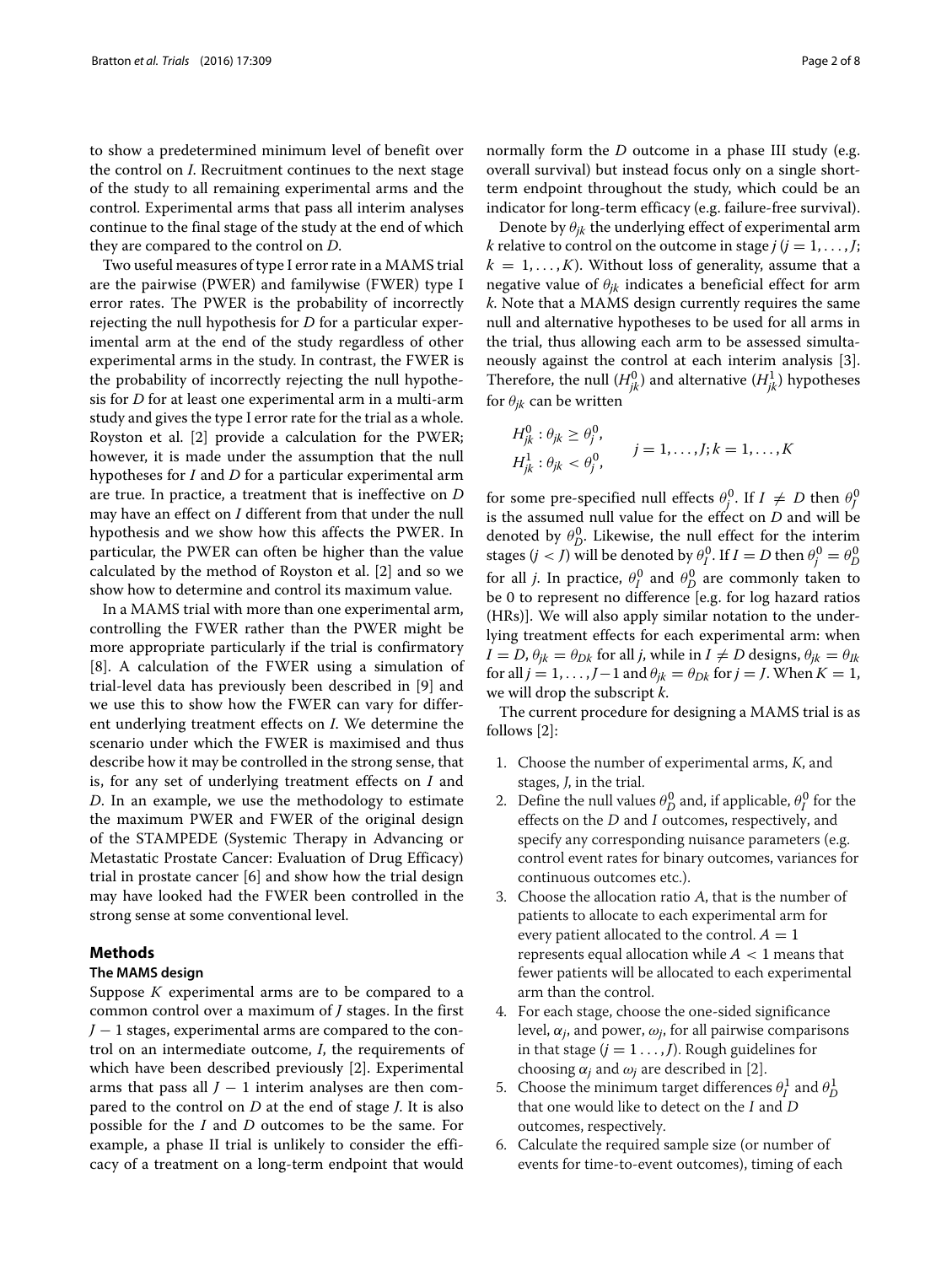interim analysis and the overall type I error rate (see below) and power. Dedicated software is available in Stata for designing MAMS trials with time-to-event outcomes (nstage) [\[9,](#page-6-8) [10\]](#page-6-9) and binary outcomes (nstagebin).

The analysis at the end of each stage occurs when the required sample size in the control arm has completed follow-up or, for time-to-event outcomes, when the required number of events has been observed in the control arm. At each interim analysis (end of stages 1, ... , *J* − 1), recruitment is stopped to all experimental arms with observed treatment effects on *I* that are statistically nonsignificant at level  $\alpha_j$ , while recruitment to other arms continues into the next stage of the study. Experimental arms that reach the end of the final stage of the study are compared to the control on *D* at level  $\alpha$ <sup>*I*</sup> and recruitment to the trial is terminated.

#### **Pairwise type I error rate**

The PWER is the probability of wrongly rejecting the null hypothesis for *D*,  $H_D^0$ , for a particular experimental arm. Since  $H_D^0$  can only be rejected at the end of the final stage of a study, a type I error may only be made at that point (note that this MAMS design can be easily amended to accommodate stopping rules for extreme efficacy on *D*, which will have a negligible impact on the PWER [\[6\]](#page-6-5)). Furthermore, a type I error cannot be made on the *I* outcome since this is not the primary outcome of the study. For a MAMS trial with *J* stages, Royston et al. [\[2\]](#page-6-1) state that the PWER is given by

<span id="page-2-0"></span>
$$
\alpha = \Phi_J(z_{\alpha_1}, \dots, z_{\alpha_J}; R), \tag{1}
$$

where  $\Phi$ *I* is the *J*-dimensional normal distribution function with correlation matrix *R*. The (*j*, *k*)th entry of *R* is the correlation between the treatment effects in stages *j* and *k* under the null hypotheses of *I* and *D*. Calculation of these correlations is described in [\[2\]](#page-6-1) for time-to-event outcomes, in [\[3\]](#page-6-2) for binary outcomes and in [\[11\]](#page-6-10) for a single normally distributed outcome. The overall pairwise power is calculated in a similar manner, replacing the stagewise significance levels  $(\alpha_i)$  in Eq. [1](#page-2-0) with the corresponding stagewise powers (ω*j*).

#### *Influence of an underlying effect on I on the PWER*

When  $I \neq D$ , the calculation of  $\alpha$  described in [\[2\]](#page-6-1) is made under the assumption that  $H_D^0$  and the null hypothesis for *I*,  $H_I^0$ , are true. However, in practice it is possible for an experimental arm, to have a beneficial effect on *I* and yet remain ineffective on *D*. Rejecting  $H_D^0$  at the end of the study would still constitute a type I error, yet the experimental arm will have a higher chance of reaching that point due to its effectiveness on *I* (i.e. it is more likely to pass the interim stages). Consequently, the PWER for such an arm will be higher than the value calculated in Eq. [1.](#page-2-0)

If the experimental arm is sufficiently effective on *I* that it would always pass all interim analyses, then the first *J* − 1 stages effectively become redundant. Under such a scenario, the PWER for the experimental arm would be maximised and will be equal to the final-stage significance level,  $\alpha$ <sub>*I*</sub>. To illustrate this, Fig. [1](#page-2-1) shows the PWERs of two 2-stage  $I \neq D$  trial designs with time-to-event outcomes in which the underlying log HR  $\theta_I$  varies and  $\theta_D = 0$  (i.e. the underlying HR on *D* is 1). The first-stage significance levels are  $\alpha_1 = 0.5$  in design (a) and  $\alpha_1 = 0.2$  in design (b). In both designs, the final-stage significance level is  $\alpha_2$  = 0.025, an equal allocation ratio is used ( $A = 1$ ) and  $\theta_I^0 = 0$ . Using Eq. [1](#page-2-0) to estimate the PWER under the assumption that the experimental arm is ineffective on *I* gives  $\alpha = 0.0201$  for design (a) and  $\alpha = 0.0165$  for (b). To calculate type I error rates for other underlying log HRs on *I*, we simulated trial-level data under each design scenario using the procedure described in [\[9\]](#page-6-8).

As expected, when  $\theta_I = 0$  (i.e. when  $\theta_I = \theta_I^0$ ), the PWER for both designs is equal to the corresponding value of  $\alpha$  (Fig. [1\)](#page-2-1). As the effectiveness of the experimental arm on *I* increases (i.e. as  $\theta_I$  decreases), the PWER eventually plateaus at a level equal to the finalstage significance level ( $\alpha_2 = 0.025$ ) with this value being practically reached even for modest effects on *I*. The increase in the type I error rate is greater for design (b) and this will generally be the case when the difference between  $\alpha$  and  $\alpha$ <sup>*I*</sup> is larger. This occurs when using more stages or smaller significance levels in the intermediate stages.



<span id="page-2-1"></span>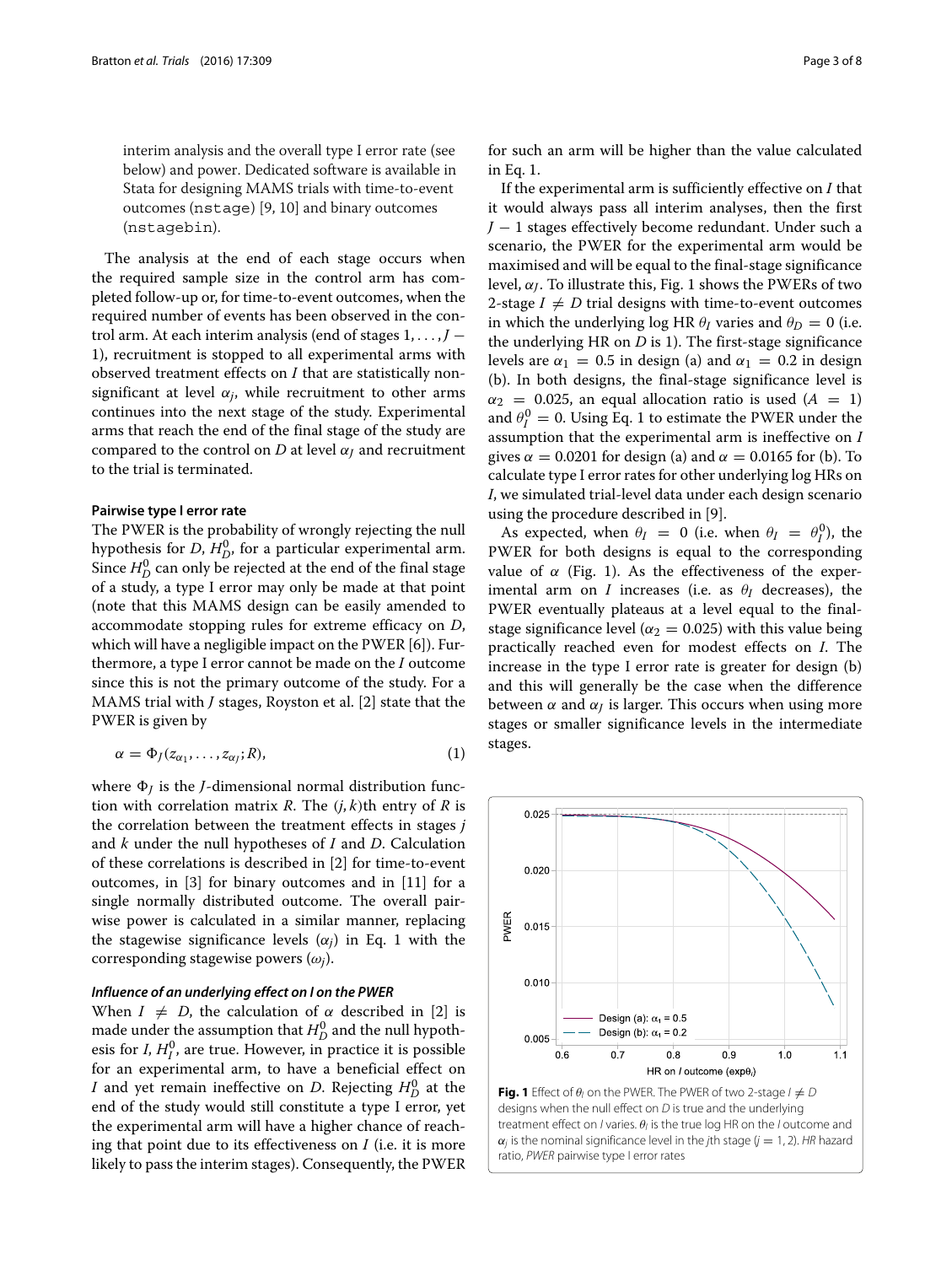#### *Controlling the PWER*

Despite it being highly unlikely for a treatment arm to have such an effect on *I* and *D* that the maximum PWER is achieved (particularly if *I* is appropriately chosen), Fig. [1](#page-2-1) shows that the inflation in the PWER above the value calculated in Eq. [1](#page-2-0) is large even for arms with modest effects on *I*. To help guard against this possibility, one could choose an *I* outcome that has high sensitivity for *D*, since then if there is no effect on *D* it will be highly likely for there also to be no effect on *I*. However, this will not guarantee strong control of the PWER. Therefore, if strong PWER control is required, we recommend setting  $\alpha$ <sub>*I*</sub> equal to the desired maximum value,  $\alpha$ <sup>\*</sup>, when designing a MAMS trial to ensure that it cannot exceed this value under any circumstance.

When the maximum type I error rate in  $I \neq D$  designs is controlled using  $\alpha$ <sub>*I*</sub>, the stopping boundaries for the interim analyses can be considered non-binding. In other words, recruitment to an experimental arm does not strictly have to be stopped at the *j*th interim analysis if its observed treatment effect is statistically non-significant at level  $\alpha_i$ . This flexibility is advantageous as it may not be desirable to drop arms that are performing no better than the control on *I* if they are showing promising effects on some other important outcome measures. Recruitment to such arms can, therefore, be continued to the next stage without inflating the maximum PWER, although the number of patients recruited will be higher than if the stopping guidelines were strictly followed.

When  $I = D$ , the PWER depends only on the underlying effect on a single outcome (*D*) and so it can be accurately estimated using Eq. [1.](#page-2-0) In contrast to the  $I \neq D$  case, all stagewise significance levels contribute to this maximum value and so stopping boundaries must be binding (i.e. strictly adhered to) to avoid inflating  $\alpha$ . If this is likely to be impractical due to the above reasons, then the maximum PWER can instead be controlled in a similar manner to the *I*  $\neq$  *D* case by setting  $\alpha$ <sub>*I*</sub> =  $\alpha$ <sup>\*</sup> to allow stopping boundaries to be non-binding. Note, however, that this will come at the expense of an increase in the sample size for the final stage of the study due to the use of a smaller significance level in that stage.

#### **Familywise error rate**

When evaluating more than one experimental arm in a single study, the probability of at least one false-positive result, the FWER, will be higher than the PWER [\[12\]](#page-6-11). In many multi-arm settings, it may, therefore, be more desirable to control the type I error rate for the trial as a whole at some conventional level rather than for each individual treatment comparison.

In a MAMS design, the FWER can be calculated using a generalisation of a simulation procedure proposed by Wason and Jaki [\[11\]](#page-6-10) for MAMS trials with a single

outcome and equally spaced interim analyses. The procedure works by simulating the joint distribution of the *z*-test statistics for each arm at each stage of the study, accounting for the between-arm and between-stage correlations of the treatment effects. For MAMS designs with  $I = D$ , the maximum FWER occurs under the global null hypothesis (i.e. when  $H_D^0$  is true for all experimental arms) [\[13,](#page-6-12) [14\]](#page-6-13). When  $I \neq D$ , the FWER is maximised when all experimental arms are sufficiently effective on *I* that they would always pass all interim analyses but are all ineffective on *D*, i.e. when  $\theta_{Ik} = -\infty$  and  $\theta_{Dk} = \theta_D^0$  for all *k* [\[9\]](#page-6-8). In this case, the interim stages effectively become redundant and the design reduces to a one-stage trial with the PWER equal to the final-stage significance level,  $\alpha$ <sup>*I*</sup> (i.e. the maximum PWER). The maximum FWER can, therefore, be computed more quickly using the Dunnett probability:  $[15]$ 

<span id="page-3-0"></span>
$$
FWER = 1 - \Phi_K(z_{1-\alpha_J}, \dots, z_{1-\alpha_J}; C), \tag{2}
$$

where *C* is the  $K \times K$  between-arm correlation matrix with off-diagonal entries equal to  $A/(A + 1)$ .

#### *Influence of the underlying effects on I on the FWER*

To illustrate how quickly the maximum value of the FWER is reached as the true treatment effects on *I* vary, we calculated the FWER for designs (a) and (b) described in the previous section when two experimental arms are compared to the control. In both two-stage designs, we assumed  $\theta_{Dk} = \theta_D^0$  (i.e.  $\theta_{Dk} = 0$ ,  $k = 1, 2$ ) while the underlying effects on *I* in one or both experimental arms varied. For both designs, the maximum FWER (calculated in nstage using Eq. [2\)](#page-3-0) is 0.045. Note that this maximum value is the same for both designs as they have identical numbers of experimental arms  $(K = 2)$ , allocation ratios and final-stage significance levels. Assuming the null hypothesis on *I* holds for both arms (i.e. the log HRs on *I* are 0), then the FWER is estimated using nstage to be 0.0372 and 0.0305 for designs (a) and (b), respectively. In this case, the FWER is lower for design (b) as it uses a lower significance level in the first stage.

To calculate the FWER when the underlying effects on *I* in one or both experimental arms vary, we used the simulation procedure described in [\[9\]](#page-6-8). The results presented in Fig. [2](#page-4-0) show that when both experimental arms are even modestly effective on *I* (e.g.  $HR = 0.8$ ), the maximum FWER is practically reached. The rate of inflation in the FWER as the underlying effects on *I* increase is again greater for design (b), as was the case for the PWER. When only one experimental arm is effective on *I*, the FWER is still substantially higher than under the global null hypothesis on *I*, although only by about half the amount when both arms are effective on *I*.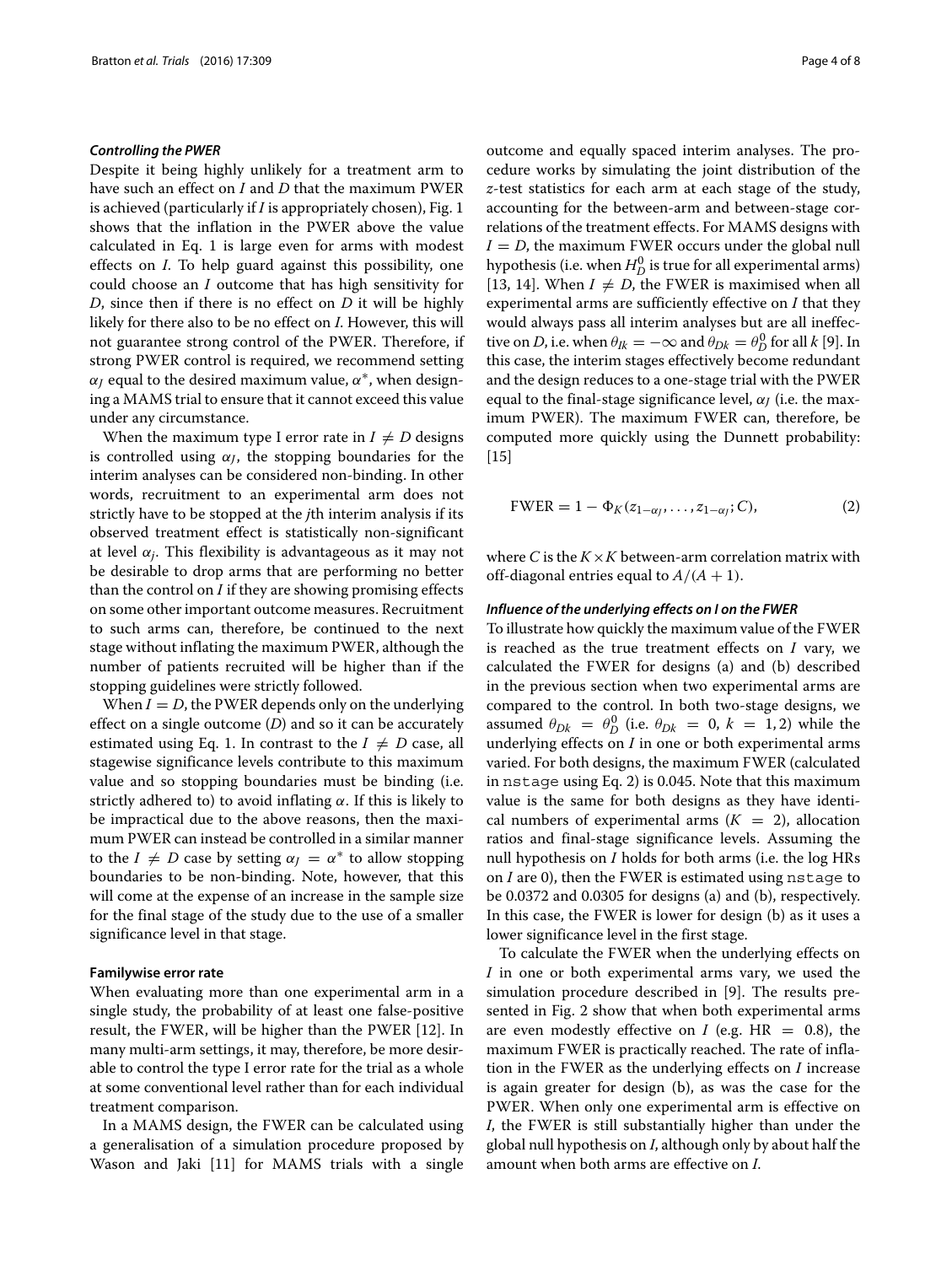

<span id="page-4-0"></span>*Controlling the FWER*

When  $I \neq D$ , the FWER as well as the PWER can be controlled in the strong sense using the final-stage significance level alone. To find the value of  $\alpha$ <sup>*I*</sup> corresponding to the desired FWER, a search procedure over  $\alpha$ <sup>*I*</sup> can be used. For example, to find the required value of α*<sup>J</sup>* that controls the maximum FWER at the one-sided 2.5 % level in designs (a) and (b), we used nstage iteratively to calculate the maximum FWER of the designs using values of  $\alpha$ <sup>*I*</sup> between 0.0125 and 0.025 (the minimum and maximum possible values of  $\alpha$ <sup>*I*</sup> that can correspond to the maximum FWER) in increments of 0.0001. The finalstage significance level that most closely corresponded to a FWER of 0.025 without exceeding it was 0.0135. Alternatively, the qmvnorm function in R can also be used to compute the required values of  $\alpha$ <sup>*I*</sup>.

When  $I = D$ , it is more difficult to find designs that control the FWER since a search procedure over all stagewise significance levels is required. Since  $I = D$  designs are also likely to be used in practice, a method for controlling the FWER in the  $I = D$  case is needed and is an area of ongoing research. However, if researchers wish to have the flexibility of non-binding stopping guidelines, then the maximum FWER can be controlled in the same manner as for an  $I \neq D$  design and so the methods described above can be applied.

## <span id="page-4-2"></span>**Results**

The STAMPEDE trial in prostate cancer started as a sixarm four-stage trial using the methodology described by Royston et al. [\[1,](#page-6-0) [2\]](#page-6-1). The trial used failure-free survival as *I* and overall survival as *D*. Recruitment began in 2005 and was completed in 2013. The original design of the trial is shown in Table [1.](#page-4-1) An allocation ratio of  $A = 0.5$  was used for this design so that one patient was allocated to

each experimental arm for every two patients allocated to the control. Because distinct hypotheses were being tested in each of the five experimental arms, the design focus for STAMPEDE was on the pairwise comparisons of each experimental arm against control, with emphasis on the control of the pairwise type I error.

Using Eq. [1,](#page-2-0) the PWER was estimated to be 0.013. However, as explained above, the maximum PWER is actually equal to the final-stage significance level,  $\alpha_4 = 0.025$ . Using the calculation described in ['Methods',](#page-1-0) the maximum FWER of the original STAMPEDE design was 0.103.

Although the FWER was not controlled in STAMPEDE, below we use the trial in an example to show how strong FWER control can be achieved in a MAMS design with  $I \neq D$ . Using a search procedure over  $\alpha_4$  in nstage, similar to that used above for the two-stage designs, we found that final-stage significance levels of  $\alpha_4 = 0.0054$ and  $\alpha_4$  = 0.0113 would have been required to control the FWER at 2.5 % and 5 %, respectively. Stata code for determining the final-stage significance level for a FWER of 2.5 % is shown in the [Appendix.](#page-6-15)

Consequently, this would have increased the required number of *D* events on the control arm in the final stage

<span id="page-4-1"></span>**Table 1** Design of the six-arm four-stage STAMPEDE trial in prostate cancer

|               |            |     | Stage (j) $\frac{q}{HR}$ Outcome level ( $\alpha_j$ ) $\alpha_j$ ) Pequired control by $\frac{q}{HR}$ Currents |      |     |
|---------------|------------|-----|----------------------------------------------------------------------------------------------------------------|------|-----|
|               | $0.75$ FFS |     | 0.500                                                                                                          | 0.95 | 113 |
|               | $0.75$ FFS |     | 0.250                                                                                                          | 0.95 | 216 |
| $\mathcal{R}$ | $0.75$ FFS |     | 0.100                                                                                                          | 0.95 | 334 |
|               | 0.75       | OS. | 0.025                                                                                                          | 0.90 | 403 |
| Overall       |            |     | 0.013                                                                                                          | 0.83 |     |

FFS failure-free survival, HR hazard ratio, OS overall survival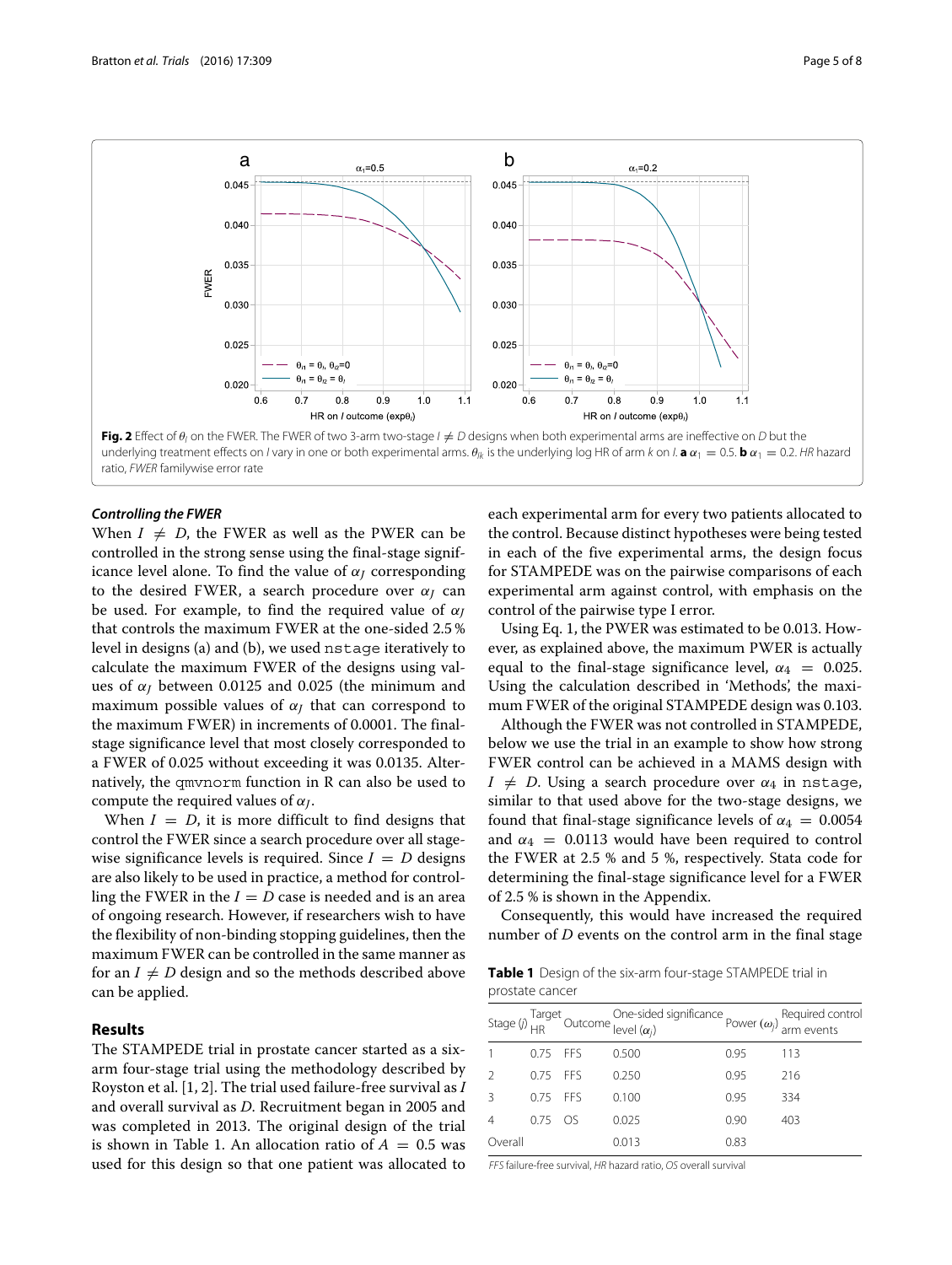from 403 to 558 and 485, respectively (as estimated by nstage) and may, therefore, have led to a prolonged trial should any experimental arm reach the final stage. Thus, investigators designing and conducting a trial should consider carefully the necessity of controlling the FWER in their trial, and whether it is achievable from a practical point of view.

#### **Discussion**

The MAMS design is an effective and relatively simple approach for accelerating the evaluation of multiple new treatments. It works by simultaneously assessing experimental arms against a common control in a single trial, stopping recruitment to poorly performing arms during the trial, and allowing interim assessments to be based on an outcome that is observed earlier than the primary outcome of the study. In this article, we described how the type I error rate for each individual experimental arm and for the trial as a whole can be determined and controlled in  $I \neq D$  designs and  $I = D$  designs with non-binding stopping guidelines. We also investigated the impact of the underlying treatment effect on the type I error rate in  $I \neq D$  designs and showed that it is possible for the PWER to be higher than previously thought, with the maximum value being equal to the final-stage significance level of the trial,  $\alpha$ <sup>*I*</sup>. Similarly, for  $I \neq D$  designs with more than two arms, the maximum FWER does not depend on the stagewise significance levels prior to the final stage and can be calculated simply by treating the design as a standard one-stage trial with the PWER equal to α*J*. We found that even for arms with modest effects on *I* but no effect on *D* (a scenario often seen in practice), the type I error rate can approach quite rapidly to these maximum values. Thus, controlling the maximum PWER or FWER should be an important design consideration in any future MAMS trials.

An advantage of controlling the maximum PWER or FWER of the trial by  $\alpha$ *J* is the increased flexibility of allowing recruitment to poorly performing experimental arms to be continued to the next stage without inflating the type I error rate. This flexibility allows arms showing promising effects on other important outcome measures to be assessed further, albeit at the expense of a larger sample size. Interim stopping guidelines can also be nonbinding in  $I = D$  designs if the maximum PWER and FWER are controlled by  $\alpha$ <sub>*I*</sub> only. Another benefit is that the FWER calculation is somewhat simplified and is similar to the Dunnett procedure for a one-stage trial [\[15\]](#page-6-14). However,  $I = D$  MAMS designs with binding stopping rules may also be used in practice and so a method for controlling their PWER or FWER is required. Alternatively, other approaches to designing MAMS trials with a single normally distributed outcome have been proposed in [\[11,](#page-6-10) [13\]](#page-6-12). Methods for controlling the FWER in these

designs are available (e.g. using the mams package in R) and, unlike the MAMS designs we have considered in this paper, stopping guidelines for efficacy such as those in standard group sequential trials (e.g. [\[16,](#page-6-16) [17\]](#page-6-17)) can be built into the design. Other approaches are also available for multi-arm trials with strong FWER control where only the most promising treatment is to be selected at an interim analysis based on a combination of both short- and longterm endpoint data [\[18,](#page-6-18) [19\]](#page-6-19). Such designs are, therefore, more suited to situations where the best of several treatments is to be determined, as might often be the case in a pharmaceutical setting.

There is currently much debate over whether the FWER should be controlled in a multi-arm study. It has been argued that FWER control is most appropriate in confirmatory settings [\[20\]](#page-6-20) and has also been proposed for exploratory studies to limit the chance of evaluating an ineffective treatment in a potentially expensive confirmatory study [\[8\]](#page-6-7). However, Hughes [\[21\]](#page-6-21) argues that adjusting for multiple comparisons should not be a requirement, since no such adjustment would have been made if each experimental arm were evaluated in a separate two-arm study. Freidlin et al. [\[22\]](#page-6-22) suggest that this argument is only reasonable if each treatment is distinct and a multi-arm trial was used purely for efficiency reasons. If, on the other hand, the experimental arms are closely related (e.g. if they are different doses or schedules of the same drug), then the FWER should be controlled. Despite this guidance, Wason et al. [\[12\]](#page-6-11) show that many multi-arm confirmatory trials do not correct for multiple testing even if the treatments are closely related. It remains unclear whether the FWER should be controlled in confirmatory trials of several distinct treatments and further guidance from regulators is required [\[12\]](#page-6-11).

There has recently been much discussion over the adding of arms to an ongoing MAMS design, such as the STAMPEDE trial, which to date has added three new arms since it commenced [\[8,](#page-6-7) [23,](#page-7-0) [24\]](#page-7-1). The effect of adding new experimental arms is advantageous as it obviates the often lengthy process of initiating a new trial. However, the impact of adding arms on the FWER in the class of MAMS designs discussed here has not yet been fully explored. Therefore, methods for quantifying and, in some cases, controlling the FWER in such a trial are required. In addition, it is not initially clear how much the FWER will be inflated when arms are added only when existing arms are dropped for lack of benefit. A related question is whether a sequentially rejective procedure, such as that described by Proschan et al. [\[25\]](#page-7-2), could be applied to the MAMS design [\[26\]](#page-7-3). Such a procedure relaxes future stopping guidelines if arms are dropped during the course of the trial, so that the power for the remaining comparisons is increased without inflating the FWER. For instance, if a two-stage trial initially has two experimental arms and recruitment to one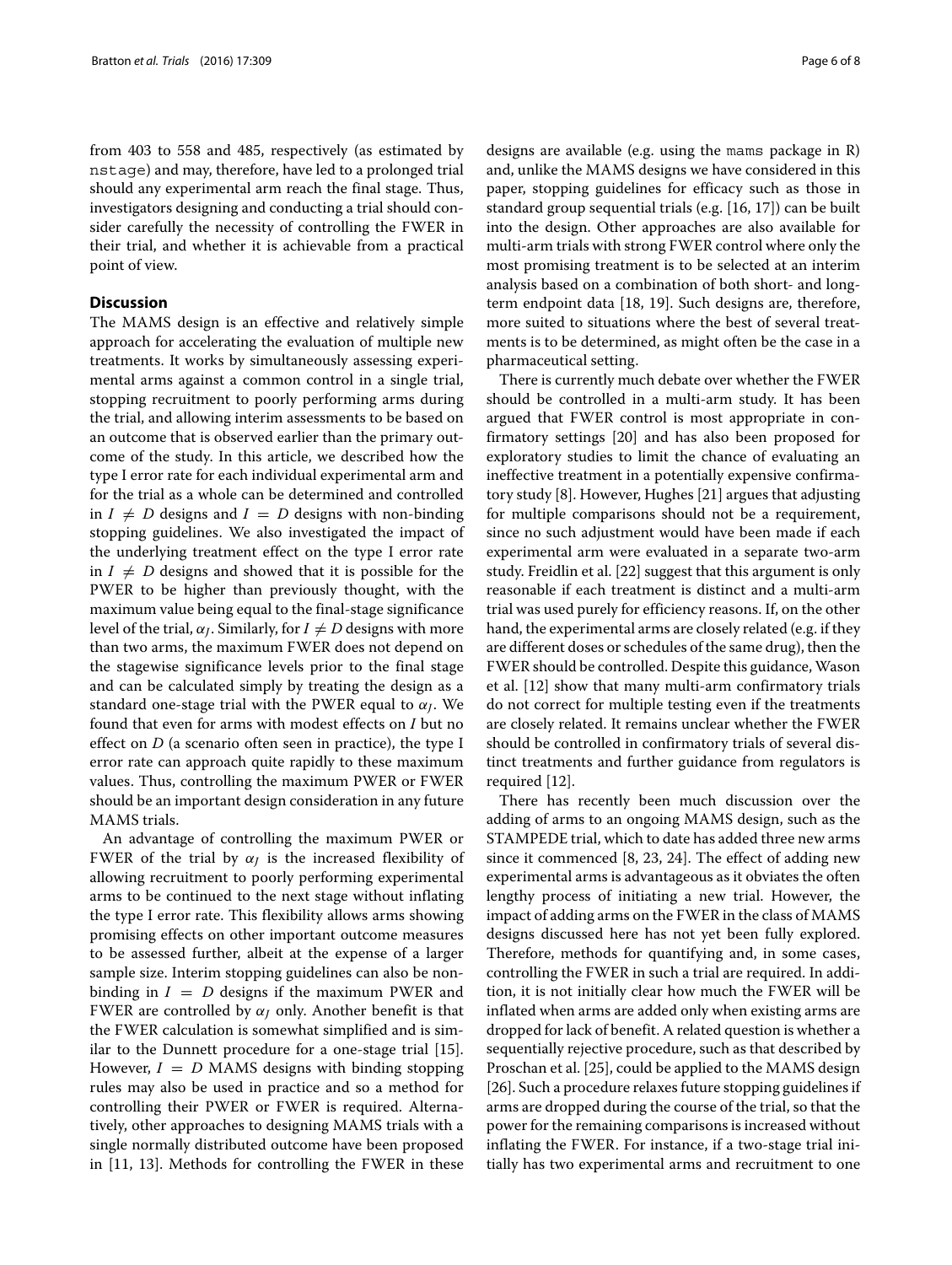arm is stopped at the first analysis, then the question is whether a final-stage significance level that is higher than that proposed in the initial design could be used.

#### **Conclusions**

In this paper, we described how to calculate the maximum PWER and FWER of a MAMS design and have presented methods for controlling these measures at some desirable level for  $I \neq D$  designs and  $I = D$  designs with non-binding stopping guidelines. The Stata software for designing MAMS trials has been updated accordingly [\[9\]](#page-6-8).

### <span id="page-6-15"></span>**Appendix**

Below is the Stata code used to determine the finalstage significance level required to strongly control the FWER of the original STAMPEDE design at the one-sided 2.5 % level, as shown in ['Results'.](#page-4-2) The code can be easily amended for a user's own  $I \neq D$  MAMS trial. Full details of the nstage Stata program are described in [\[9\]](#page-6-8).

```
#delimit ;
```

```
local nEarms = 5;//Number of experimental
arms
local target fwer = 0.025; // Target
familywise error rate
local aJ = 'target fwer'/'nEarms'; //
```

```
Starting value for final-stage significance
level, aJ
```

```
local stop 0;
```

```
qui while !'stop' {;
```

```
nstage, nstage(4) alpha(0.5 0.25 0.1 'aJ')
omega(0.95 0.95 0.95 0.9) hr0(1 1)
```

```
hr1(0.75 0.75) accrue(500 500 500 500)
```

```
arms(6 5 3 2) t(2 4) aratio(0.5);
```

```
local fwer = r(max fwer);
```

```
if 'fwer'-'target fwer'>0 local stop 1;
```

```
else local aJ = 'aJ' + 0.0001;
```

```
};
```

```
di "Require final-stage significance level
= " \overline{d';
```
di "Corresponding FWER = " 'fwer';

#### **Abbreviations**

FFS, failure-free survival; FWER, familywise error rate; HR, hazard ratio; MAMS, multi-arm multi-stage; OS, overall survival; PWER, pairwise error rate; STAMPEDE, Systemic Therapy in Advancing or Metastatic Prostate Cancer: Evaluation of Drug Efficacy

#### **Acknowledgments**

We are grateful to Patrick Royston for his helpful comments on a previous draft. We also thank the associate editor and two reviewers for their useful comments on the earlier version of this article. This work was supported by the UK Medical Research Council (MRC) London Hub for Trials Methodology Research, through grant MC\_EX\_G0800814 (510636,MQEL).

#### **Authors' contributions**

DJB drafted the manuscript, developed the methods and performed the simulations. MKBP, PPJP and BCO helped to draft the manuscript and were involved in the discussion regarding the analysis methods. All authors read and approved the final manuscript.

#### **Competing interests**

The authors declare that they have no competing interests.

#### Received: 7 November 2015 Accepted: 23 April 2016 Published online: 02 July 2016

#### **References**

- <span id="page-6-0"></span>1. Royston P, Parmar MK, Qian W. Novel designs for multi-arm clinical trials with survival outcomes with an application in ovarian cancer. Stat Med. 2003;22(14):2239–56.
- <span id="page-6-1"></span>2. Royston P, Barthel FM, Parmar MK, Choodari-Oskooei B, Isham V. Designs for clinical trials with time-to-event outcomes based on stopping guidelines for lack of benefit. Trials. 2011;12:81.
- <span id="page-6-2"></span>Bratton DJ, Phillips PPJ, Parmar MKB. A multi-arm multi-stage clinical trial design for binary outcomes with application to tuberculosis. Med Res Methodol. 2013;13:139.
- <span id="page-6-3"></span>4. Parmar MK, Barthel FM, Sydes M, Langley R, Kaplan R, Eisenhauer E, et al. Speeding up the evaluation of new agents in cancer. J Natl Cancer Inst. 2008;100(17):1204–14.
- <span id="page-6-4"></span>5. Phillips PPJ, Gillespie SH, Boeree M, Heinrich N, Aarnoutse R, McHugh T, et al. Innovative trial designs are practical solutions for improving the treatment of tuberculosis. J Infect Dis. 2012;205(suppl 2):S250–7.
- <span id="page-6-5"></span>6. Sydes MR, Parmar MK, James ND, Clarke NW, Dearnaley DP, Mason MD, et al. Issues in applying multi-arm multi-stage methodology to a clinical trial in prostate cancer: the MRC STAMPEDE trial. Trials. 2009;10:39.
- <span id="page-6-6"></span>7. Choodari-Oskooei B, Parmar MKB, Royston P, Bowden J. Impact of lack-of-benefit stopping rules on treatment effect estimates of two-arm multi-stage (TAMS) trials with time to event outcome. Trials. 2013;14:23.
- <span id="page-6-7"></span>8. Wason J, Magirr D, Law M, Jaki T. Some recommendations for multi-arm multi-stage trials. Stat Methods Med Res. 2016;25(2):716–27.
- <span id="page-6-8"></span>9. Bratton DJ, Choodari-Oskooei B, Royston P. A menu-driven facility for sample size calculation in multi-arm multi-stage randomised controlled trials with time-to-event outcomes: update. Stata J. 2015;15(2):350–68.
- <span id="page-6-9"></span>10. Barthel FMS, Royston P, Parmar MKB. A menu-driven facility for sample-size calculation in novel multi-arm, multi-stage randomized controlled trials with a time-to-event outcome. Stata J. 2009;9(4):505–23.
- <span id="page-6-10"></span>11. Wason JM, Jaki T. Optimal design of multi-arm multi-stage trials. Stat Med. 2012;31(30):4269–79.
- <span id="page-6-11"></span>12. Wason JMS, Stecher L, Mander AP. Correcting for multiple-testing in multi-arm trials: is it necessary and is it done? Trials. 2014;15:364.
- <span id="page-6-12"></span>13. Magirr D, Jaki T, Whitehead J. A generalized Dunnett test for multi-arm multi-stage clinical studies with treatment selection. Biometrika. 2012;99(2):494–501.
- <span id="page-6-13"></span>14. Jaki T, Magirr D. Considerations on covariates and endpoints in multi-arm multi-stage clinical trials selecting all promising treatments. Stat Med. 2013;32(7):1150–63.
- <span id="page-6-14"></span>15. Dunnett CW. A multiple comparison procedure for comparing several treatments with a control. J Am Stat Assoc. 1955;50(272):1096–121.
- <span id="page-6-16"></span>16. Pocock SJ. Group sequential methods in the design and analysis of clinical trials. Biometrika. 1977;64(2):191–9.
- <span id="page-6-17"></span>17. O'Brien PC, Fleming TR. A multiple testing procedure for clinical trials. Biometrics. 1979;35(3):549–56.
- <span id="page-6-18"></span>18. Kunz CU, Friede T, Parsons N, Todd S, Stallard N. Data-driven treatment selection for seamless phase II/III trials incorporating early-outcome data. Pharm Stat. 2014;13:238–46.
- <span id="page-6-19"></span>19. Kunz CU, Friede T, Parsons N, Todd S, Stallard N. A comparison of methods for treatment selection in seamless phase II/III clinical trials incorporating information on short-term endpoints. J Biopharm Stat. 2015;25:170–89.
- <span id="page-6-20"></span>20. Committee for Proprietary Medicinal Products. Points to consider on multiplicity issues in clinical trials. EMEA. 2002. [http://www.ema.europa.](http://www.ema.europa.eu/docs/en_GB/document_library/Scientific_guideline/2009/09/WC500003640.pdf) [eu/docs/en\\_GB/document\\_library/Scientific\\_guideline/2009/09/](http://www.ema.europa.eu/docs/en_GB/document_library/Scientific_guideline/2009/09/WC500003640.pdf) [WC500003640.pdf.](http://www.ema.europa.eu/docs/en_GB/document_library/Scientific_guideline/2009/09/WC500003640.pdf)
- <span id="page-6-21"></span>21. Hughes MD. Multiplicity in Clinical Trials. Encyclopedia of Biostatistics. 2005;5:3446–51.
- <span id="page-6-22"></span>22. Freidlin B, Korn EL, Gray R, Martin A. Multi-arm clinical trials of new agents: some design considerations. Clin Cancer Res. 2008;14(14):4368–71.